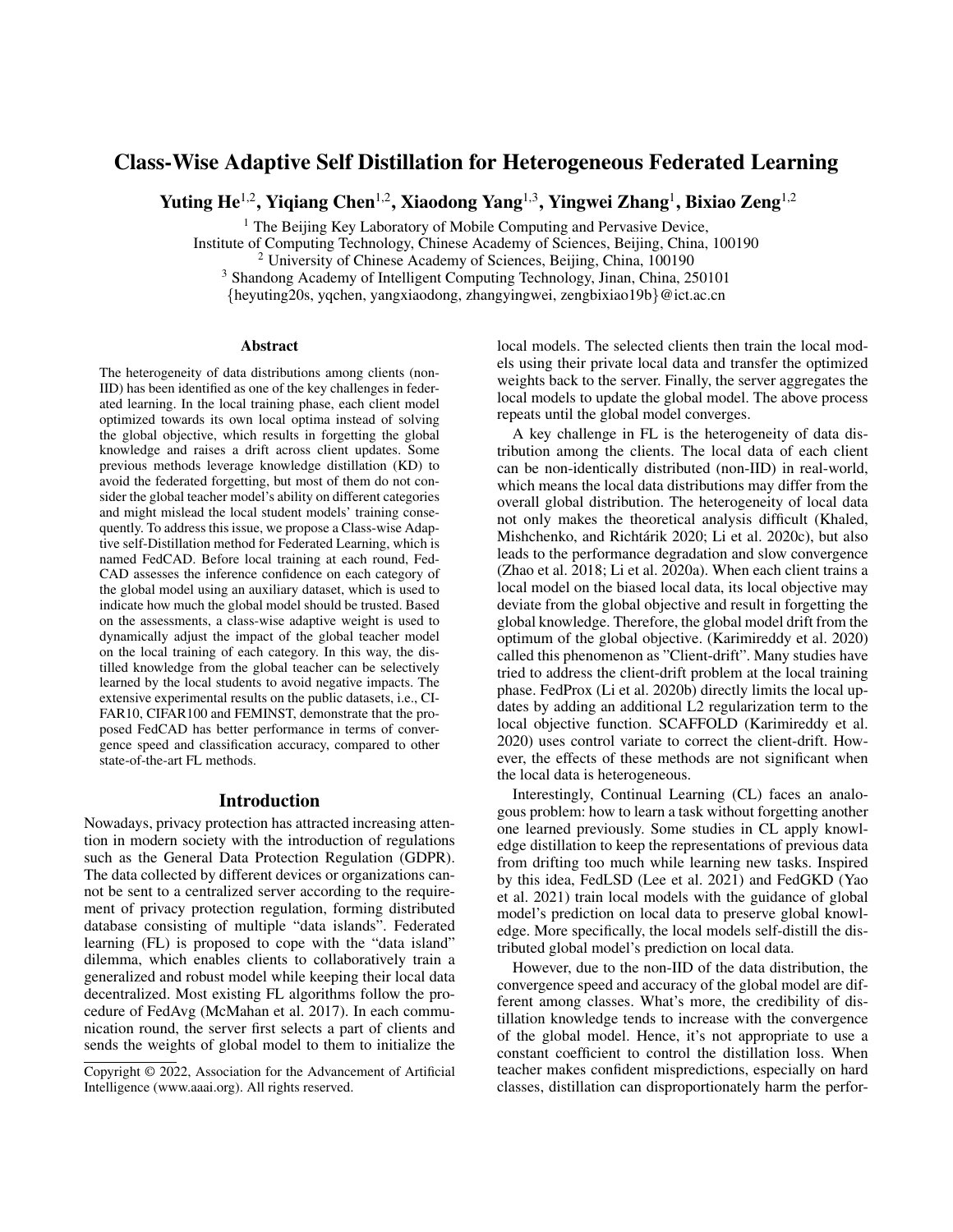mance on the classes and amplified by the student (Lukasik et al. 2021).

The discoveries inspire us to propose a class-wise adaptive self distillation mechanism namely FedCAD. FedCAD utilizes a class-wise adaptive weight to help local models adaptively control the impact of distillation based on the performance of the global model on each class. When the prediction of global model on the class is credible, local models learn more from the distilled knowledge. Otherwise, local models will focus more on the local ground truth labels.

Our main contributions are as follows:

- We analyze the problems of the existing FL algorithm, which keep a constant ratio of distillation loss during local training process, and propose an adaptive adjustment mechanism of the distillation loss to address them.
- We propose a class-wise adaptive weight, determined by the performance of the global model on each class of an auxiliary dataset, to realize the adaptive adjustment of the distillation loss.

# Related Work

#### Federated Learning

Federated learning (FL) is first proposed by (McMahan et al. 2017) as a distributed machine learning paradigm. A key challenge in federated learning is that data distribution in different clients is usually non-identically distributed (non-IID). Many studies are trying to address the non-IID issue, which mainly improves two phases: local training phase and server aggregation phase. Our work belongs to the first one.

As for the studies on improving the local training phase, most of them use a regularization item to impose constraints on the update of local models. FedProx (Li et al. 2020b) directly limits the local updates by adding an additional L2 regularization term to the local objective function. FedNova (Wang et al. 2020b) introduces weight modifications to FedAvg using the number of local steps to normalize and scale the local updates of each client. Motivated by the continual learning, FedCurv (Shoham et al. 2019) and FedCL (Yao and Sun 2020) add a penalty term to the local objective function to prevent the important parameters of the global model from changing too much. They estimate parameter importance by the diagonal of the empirical Fisher Information Matrix, which is inspired by EWC (Kirkpatrick et al. 2017).

As for the studies on improving the server aggregation phase, several works have proposed a layer-wise aggregation strategy to adapt to data heterogeneity, applying Bayesian nonparameterics to match and average the parameters. For instance, instead of averaging the parameters weight-wise without considering the meaning of each parameter, PFNM (Yurochkin et al. 2019) and FedMA (Wang et al. 2020a) use the Beta-Bernouilli Process for matching parameters. Specifically, FedMA is an improved version of PFNM which extends the matching strategy from fully connected layers to CNNs and LSTMs.

Recently, personalized federated learning has attracted significant interest from researchers (Deng, Kamani, and Mahdavi 2020; Chen et al. 2021; Huang et al. 2021), which tries to train personalized local models for each client. In this paper, we study the typical federated learning, targeting at training a single generalized model for all clients.

# Knowledge Distillation in FL

Knowledge Distillation(KD) is proposed to transfer knowledge from a large teacher model to a small student model (Hinton, Vinyals, and Dean 2015), which is widely used for model compression (Wang et al. 2020c; Sun et al. 2019). Distillation in federated learning has recently emerged as an effective approach to track the data heterogeneity. Numerous related works study the ensemble distillation, i.e. distilling the knowledge from the ensemble of teachers (local models) to a student (global model). In Federated distillation(FD) (Jeong et al. 2018; Seo et al. 2020), clients share the model output parameters(logits) as opposed to the model parameters(weights or gradients) to reduce the communication costs. Then, the averaged logits are used to regularize local training. FedMD (Li and Wang 2019) and Cronus (Chang et al. 2019) use an public dataset to get the averaged logits per sample. FedDF (Lin et al. 2020) use a unlabeled datasets in the server to aggregated knowledge from all received local model. Furthermore, the above methods can deal with the model heterogeneity and each client can design unique model. Instead of treating the ensembles of local models as teachers and transfer the knowledge into global model, FedLSD (Lee et al. 2021) and FedGKD (Yao et al. 2021) regard the global model as teacher and self-distills the distributed global model's prediction during the local training to preserve global knowledge.

#### Method

#### Definition and Background

Federated Learning is typically formulated as the following optimization problem:

$$
\min_{w} F(w) = \sum_{i=1}^{N} q_i f_i(w), \quad q_i = |D_i| / \sum_{j=1}^{N} |D_j| \tag{1}
$$

where the global objective function  $F(w)$  is a weighted average of the local objectives  $f_i(w)$  over N clients.  $q_i$  is the weight of each client, which is typically set as proportional to the sizes of the local datasets  $|D_i|$ .

The local datasets  $D_1, D_2, ..., D_N$  are usually nonidentically distributed (non-IID) in practice. In this paper, we focus on label distribution non-IID challenge as categorized in (Kairouz et al. 2019). The label distribution  $P(y)$ may vary across clients, even if  $P(x|y)$  is the same. We assume each client only own a partial class set.

#### **Motivation**

Under the non-IID data scenarios, local data fail to represent the overall global data distribution. On certain classes, the global model extracts better feature representations than the local models trained on skewed data of clients, so there are drifts in the local updates (Li, He, and Song 2021). An intuitive fix is to utilize the global model's prediction on local data to make local models preserve the knowledge which the local distributions cannot represent (Lee et al. 2021).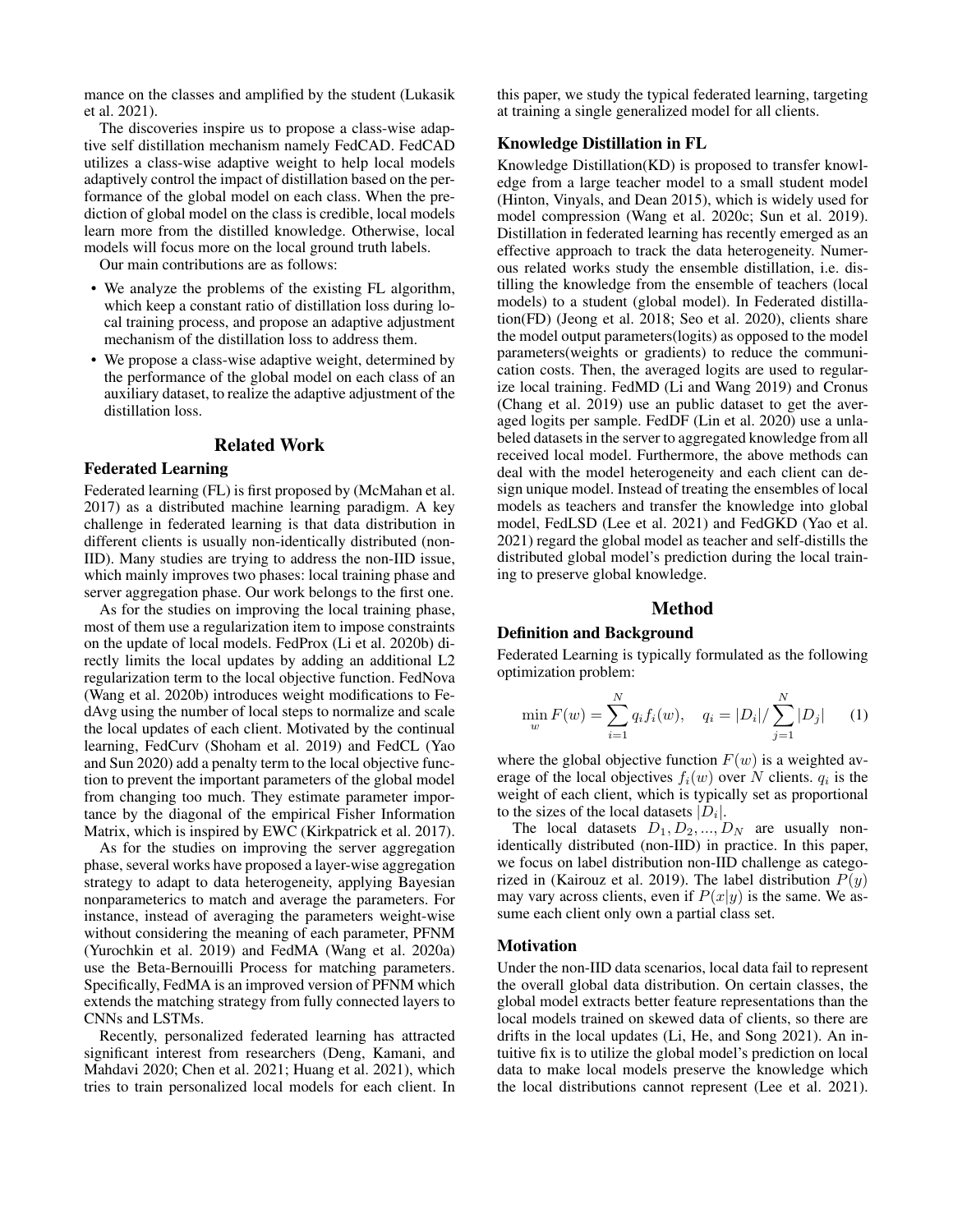

Figure 1: The special confusion matrix of CIFAR-10. We plot the data distribution on a certain client (first row), perclass accuracy of the initial global model (second row) and local model with different algorithms (last three rows).

Distillation can control the drift and bridges the gap between the representations learned by the local models and the global model. Then, the problem is to what degree we should trust the global model. If the global model confidently mis-predicts the samples of some classes, such inaccuracy may disturb the training of local models.

To confirm our conjecture on global model's misleading, we analyze per-class accuracy of the global model and local models in the scenario of non-IID data distribution. A global model is trained for 10 communication rounds using FedAvg, and distributed to a certain client as an initial model. Then, we use FedAvg, FedLSD and FedCAD respectively to train local models for 10 epochs. As shown in Figure 1, FedAvg achieves high accuracy on the local majority categories but low on minority ones, which means forgetting the initial global knowledge. Contrastively, FedLSD maintains the global view on local data and has low error levels on categories 0-5. However, the improvement of FedLSD on categories 7-9 is limited, which is due to the misleading of the initial model. FedCAD improves the accuracy of local model on almost all categories, which demonstrates our approach avoids the misleading of the global model and meanwhile extracts reliable knowledge from it.

# Local self distillation

In each communication round  $t$ , the local models are initialized with the global aggregated model and then optimize their local loss by running SGD for  $E$  local epochs. To keep the global knowledge during local training, the local model is learned by using a classification loss and a distillation loss.

Suppose client  $i$  is conducting the local training. We denote the samples in client i as  $D_i = (x, y), y \in [0, K],$ where  $K$  is the total number of classes. We also denote the output logits of local model and global model as  $z$ ,  $z<sup>g</sup>$  respectively. The distillation loss  $L_d$  is the KL-Divergence loss between global prediction and local prediction, and it is formulated as follows:

$$
L_d = \sum_{x \in D_i} \sum_{k=1}^{K} -p_k^g(x) \log[p_k(x)] \tag{2}
$$



Figure 2: The framework of the FedCAD.

$$
p_k^g(x) = \frac{e^{z_k^g(x)/T}}{\sum_{j=1}^K e^{z_j^g(x)/T}}, \quad p_k(x) = \frac{e^{z_k(x)/T}}{\sum_{j=1}^K e^{z_j(x)/T}}
$$

where  $T$  is the temperature scalar, which increases the weight of smaller logit values and encourages the network to better encode similarities among classes.

The classification loss  $L_c$  is the softmax cross-entropy loss between the local model probability and the onehot labels y, which is computed as follows:

$$
L_c = \sum_{x \in D_i} \sum_{k=1}^{K} -y \log[p_k(x)]
$$
 (3)

The overall loss is a weighted combination of two objectives as follows:

$$
L = (1 - \alpha)L_c + \alpha L_d \tag{4}
$$

where  $\alpha \in [0, 1]$  is a hyper-parameter.

# Class-wise adaptive weights

In motivation, we see that distillation causes degradation on classes where the teacher is inherently inaccurate. An intuitive fix is to adapt per-class adaptive weights  $(\alpha_1, ..., \alpha_K) \in$  $[0, 1]^{K}$  to rely less on the global model for the classes where it predicts poorly. We modified the Eq.4 as follows:

$$
L = (1 - \alpha_y)L_c + \alpha_y L_d \tag{5}
$$

Then the question is how to decide values for the classwise weights  $\alpha_y$ . In Eq.4, it only needs to tune a single scalar  $\alpha$  and we can use cross-validation to determine the specific values. However, it is infeasible to attempt a grid search for  $\alpha_y$ . Inspired by (Lukasik et al. 2021), We propose the following function to set class-wise weights  $\alpha_y$  given the global model's prediction  $p^g$ .

$$
\alpha_y = \frac{1}{2} (\gamma - \beta) \mathbb{E}_{x|y} [\phi(y, p^g(x))] + \frac{1}{2} (\gamma + \beta) \quad (6)
$$

$$
\phi(y, p^g(x)) = p_y^g(x) - \sum_{k \neq y}^K p_k^g(x)
$$

where  $0 < \beta < \gamma < 1$  decide the lower and upper bounds of distillation impact. Concretely, We rely more on the global model on the classes where its predictions tend to be more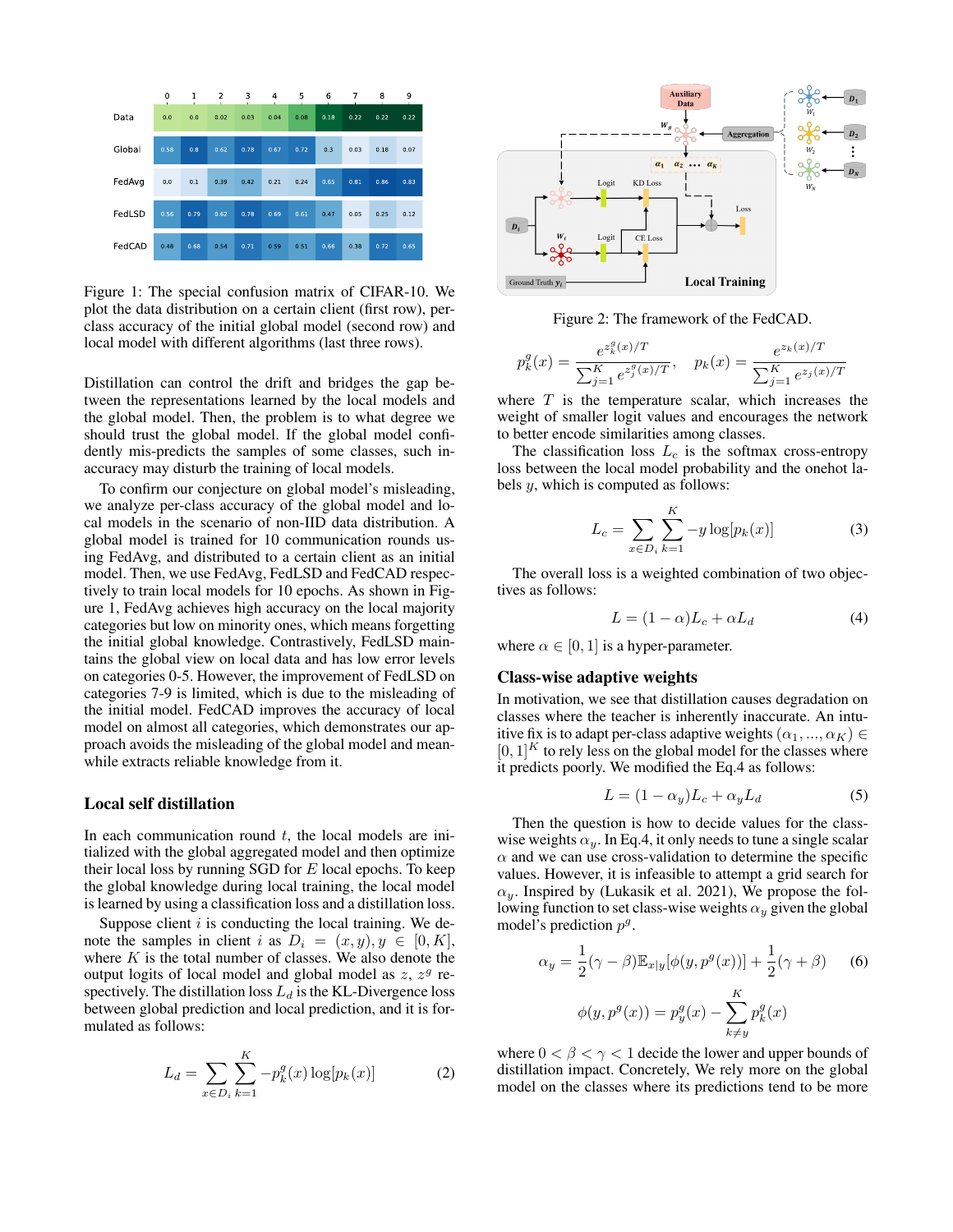Algorithm 1: FedCAD

**Input**: N clients' datasets  $\{D_i\}_{i=1}^N$ , total communication rounds T, local epochs E, learning rate  $\eta$ , clients sample ratio C. Output: The final global model  $w^T$ Server execute: 1: Initialize global model  $w^0$  in sever 2: for  $t = 0, ..., T - 1$  do 3: Estimate  $\alpha_y$  on auxiliary data [Eq. 6]<br>4:  $S_t \leftarrow$  Randomly sample a set of  $C \cdot N$  of  $S_t \leftarrow$  Randomly sample a set of  $C \cdot N$  clients 5: for  $i \in S_t$  in parallel do **do** 6:  $w_i^t \leftarrow \text{ClientUpdate}(i, w^t, \alpha_y)$ 7: end for 8:  $w^{t+1} \leftarrow \frac{1}{|D_{S_t}|} \sum_{i \in S_t} |D_i| w_i^t$ 9: end for ClientUpdate: $(i, w^t, \alpha_y)$ 1:  $w_i^t \leftarrow w^t$ 2: for epoch  $e = 1, 2, \dots E$  do 3: **for** batch  $b = \{x, y\} \in D_i$  **do**<br>4:  $L_c \leftarrow CrossEntropyLoss$  $L_c \leftarrow CrossEntropyLoss(z(x), y)$ 5:  $L_d \leftarrow \sum_{x \in D_i} \sum_{k=1}^K -p_k^g(x) \log[p_k(x)]$  [**Eq. 2**] 6:  $L \leftarrow (1 - \alpha_y)L_c + \alpha_y L_d$  [Eq. 5] 7:  $w_i^t \leftarrow w_i^t - \eta \nabla L(w_i^t, b)$ 8: end for 9: end for 10: **return**  $w_i^t$  to the server

correct, i.e., the large  $\alpha$ . we use the auxiliary data in the server to estimate the expectation  $\mathbb{E}_{x|y}[\cdot]$ . Notice that in the circumstance of  $\gamma = \beta = 0$ , our approach is equivalent to FedAvg. When  $\gamma = \beta = C$  where  $C \in [0, 1]$  is some constant number, our approach degrades to FedLSD. In this sense, our method is more generalized and robust towards different amounts of drifts.

The framework of FedCAD is shown in Figure 2. We also give a detailed description in Algorithm 1. In each communication round, the server sends the global model and classwise weights to the selected clients; receives the trained local models from the clients; updates the global model by weighted averaging and calculates class-wise weights on an auxiliary data for next communication round. In local training, each client initializes global model as local model and then uses SGD to optimize local model with its local data, while the objective is defined in Eq.5.

# **Experiments**

## Experimental Setup

Dataset. We evaluate our method on three benchmark datasets: CIFAR10, CIFAR100 (Krizhevsky, Hinton et al. 2009) and FEMNIST of LEAF benchmark (Caldas et al. 2018). We conduct two different data partitioning strategies among clients to simulate the non-IID data distribution on clients, which is inspired by (Li et al. 2021a). For label distribution skew, we allocate a proportion of the samples of each class to each client according to Dirichlet distribution on CIFAR10 and CIFAR100. Specifically, we sample

 $q_k \sim Dirichlet(\delta)$  and allocate a  $q_{k,i}$  proportion of the instances of class k to client i, where  $\delta$  is the concentration parameter controlling the uniformity between clients. We set the  $\delta$  to 0.5 and the number of clients to 10 by default. For FEMNIST, we randomly divide and assign approximately 2000 writers into 10 clients by default. An example of the data distributions among clients is shown in Figure 3. The auxiliary data is a small subset of samples of different classes, which can be acquired from the public data. In our experiments, we sample auxiliary date according to the strategy from (Wang et al. 2021), using only 32 samples for each class.

Models. For CIFAR10, We use the same CNN architecture as FedAvg: two  $5 \times 5$  convolution layers (the first with 6 channels and the second with 16 channels, each followed by a ReLU activation and  $2 \times 2$  max pooling), two fully connected layers with ReLU activation (the first with 120 units and the second with 84 units) and a final softmax output layer. For CIFAR100 and FEMNIST, we use ResNet50 (He et al. 2016) instead. The models are implemented in Py-Torch (Paszke et al. 2019) and trained on a single RTX 3090 GPU.

Hyper-parameters. In local training, we use the SGD optimizer with initial learning rate 0.01 and momentum 0.9. The local epoch is set to  $E = 10$  and local batch size is set to  $B = 64$  by default. We run 100 communication rounds on CIFAR10/100 and 50 rounds on FEMNIST. The default clients sampling ratio is set as  $C = 1$ . For FedLSD, we set the temperature parameter  $T$  to 2 and tune the weight of distillation loss from  $\{0.1, 0.3, 0.5\}$  like (Lee et al. 2021). For FedProx, we tune the weight of its proximal term  $\mu$  from  $\{0.001, 0.01, 0.1\}$ . For FedCAD, we tune  $\beta$  and  $\gamma$  from  $\{0,$ 0.3, 0.5, 0.7} respectively and show the best result.

# Classification Accuracy

We conduct experiments to validate the effectiveness of Fed-CAD and compare it with FedAVG (McMahan et al. 2017), FedProx (Li et al. 2020b) and FedLSD (Lee et al. 2021). The top-1 test accuracy with the default settings mentioned above are shown in Table 1. We can observe that the proposed FedCAD ranks first among the compared methods and outperforms FedLSD by 0.58% and 0.63% on CIFAR10 and CIFAR100 respectively. For FEMNIST, our method also achieves a high accuracy comparable to other state-of-the-art methods in the last round.

Moreover, we illustrate the number of communication rounds to reach the target accuracy in Table 1. Compared to FedAvg, FedCAD requires only 58.54% and 66.67% of the communication rounds to reach the accuracy of 65% on CFIAR10 and 90% on FEMNIST. On CIFAR100, the required training rounds of FedCAD, FedAvg and FedProx to achieve 65% accuracy are close and FedCAD achieves the second place performance on that. The overall results show that the class-wise weight adaptive distillation mechanism also helps to accelerate the convergence of the global model.

## Adaptive Preservation of Global Knowledge

To evaluate the effectiveness of our method on local training, we also compute the average test accuracy of local models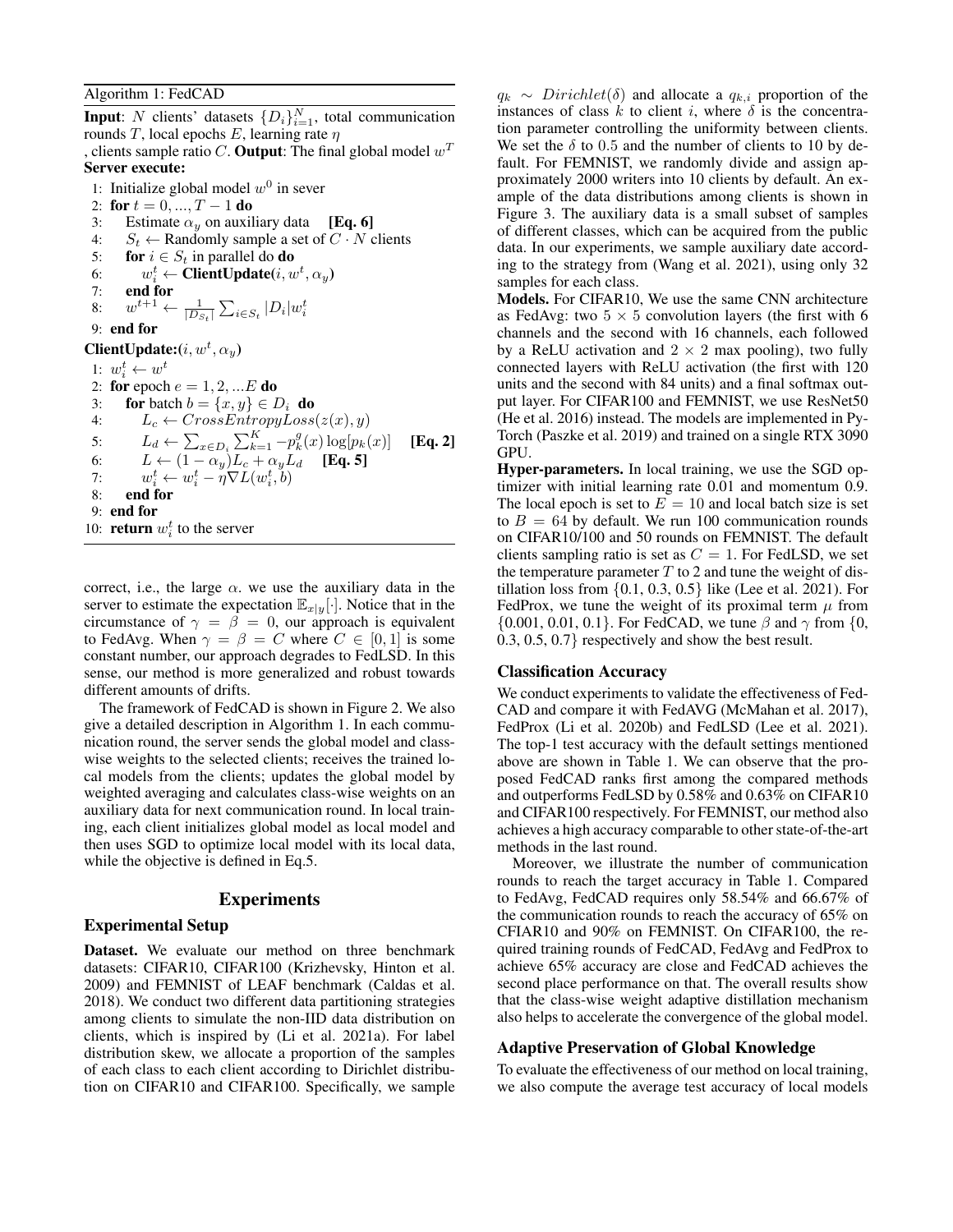

Figure 3: The data distribution of each client. The color of each rectangle reflects the number of samples for a class on certain client.

| Algorithm | CIFAR10        |                 | CIFAR100       |                      | <b>FEMNIST</b> |                      |
|-----------|----------------|-----------------|----------------|----------------------|----------------|----------------------|
|           | $acc \uparrow$ | $T(65\%) \perp$ | $acc \uparrow$ | $T(65\%) \downarrow$ | $acc \uparrow$ | $T(90\%) \downarrow$ |
| FedAvg    | 71.29%         | 41              | 71.87%         | 19                   | 94.25%         | O                    |
| FedProx   | 71.52%         | 43              | 71.58%         | 20                   | 94.62%         | 6                    |
| FedLSD    | 72.56%         | $\frac{38}{5}$  | 72.64%         | 29                   | 94.68%         | 5                    |
| FedCAD    | 73.14%         | 22              | $73.27\%$      | 20                   | 94.65%         |                      |

Table 1: The top-1 test accuracy (acc) after training the target rounds and the number of communication rounds (T) to achieve the target accuracy. The best and the second best values are highlighted.

on a test dataset obeying the global data distribution. If local models preserve the global knowledge after fitting on the biased local data, the updated local model could be generalized well on the global test data distribution. As shown in Figure 4(b), the improved speed of local accuracy in Fed-CAD is almost the same as FedAvg at the beginning. Since the global model is far from convergence and the classwise adaptive weight of distillation loss is small. On the one hand, FedLSD and FedCAD both achieve better accuracy levels than FedAvg thanks to the distillation loss after about 10 rounds, which helps local models to preserve the global knowledge and mitigate the catastrophic forgetting during local training. On the other hand, the accuracy of FedCAD exceeds FedLSD after about 30 rounds. The result demonstrates that, compared with the constant weighting of distillation loss, the class-wise adaptive mechanism makes local models more generalized on global data distribution.

#### Effects of Data Heterogeneity

To evaluate the robustness of our method under different data heterogeneity levels, we compare our method with other state-of-the-art methods by varying hyper-parameter  $\delta$ of Dirichlet distribution on CIFAR-10. A bigger  $\delta$  indicates a more uniform distribution. We present the results in Table 2. We observe that FedCAD outperforms other methods among different unbalanced levels. When the unbalanced level increases (i.e.,  $\delta = 0.1$ ), the performance of FedLSD is worse than FedAvg, while FedCAD still outperforms other methods. At such extreme unbalanced level, the guidance of the global model tends to be less reliable, which makes the accuracy of FedLSD degrade. The experiments demonstrate the robustness and effectiveness of FedCAD under different



Figure 4: The learning curves on CIFAR-10. The global accuracy is the performance of global model on test dataset. The local average accuracy is the average of the respective performance of local models on each online client.

| Algorithm     | $\delta = 0.1$ | $\delta = 0.5$ | $\delta = 5$ | $\delta = 10$ |
|---------------|----------------|----------------|--------------|---------------|
| FedAvg        | 61.73%         | 71.29%         | 71.56%       | 72.98%        |
| FedProx       | 62.85%         | 71.52%         | 71.82%       | 72.26%        |
| <b>FedLSD</b> | $61.54\%$      | 72.56%         | 73.43%       | 73.34%        |
| FedCAD        | 63.80%         | $73.14\%$      | 74.00%       | $73.47\%$     |

Table 2: The top-1 test accuracy with different levels of data heterogeneity on CIFAR10.

unbalanced levels.

#### Analysis of Clients Participation Ratio

To evaluate the scalability of our method, we design the experiments with different number of participating clients at each communication round on CIFAR10. Specifically, We partition CIFAR10 training dataset into 100 clients and randomly sample  $C = 0.1, 0.3, 0.5$  of clients to participate in the training during each round. As shown in Table 3, Fed-CAD stably outperforms other methods as the participation ratio growing.

# Analysis of Local Epochs

Aggregating local models at different frequencies may affect the learning performance (Li et al. 2021b). Therefore, We further conduct the experiments to study the effect of local epochs on the performance of the final global model.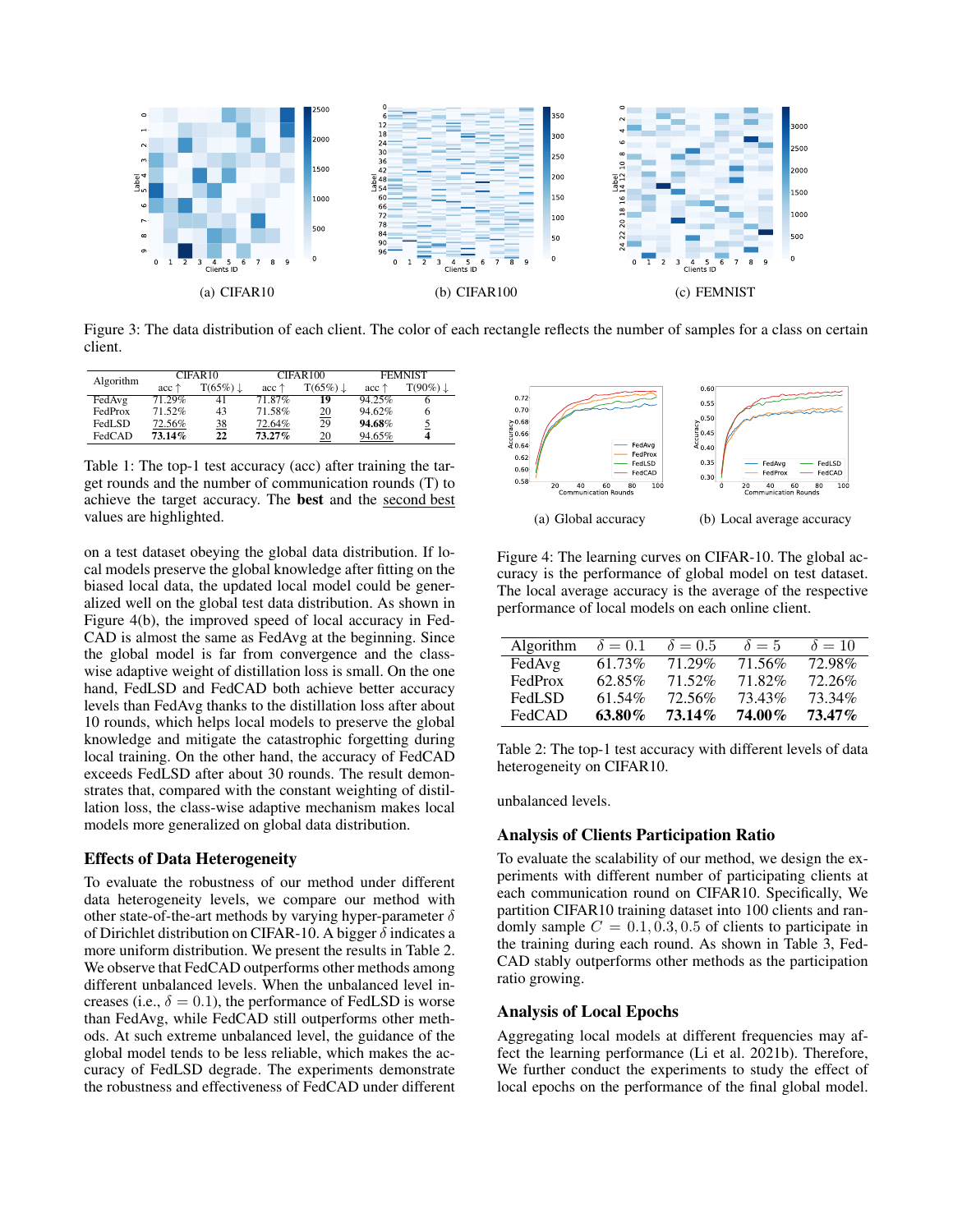| Algorithm | $C=0.1$ | $C=0.3$   | $C = 0.5$ |
|-----------|---------|-----------|-----------|
| FedAvg    | 57.64%  | $60.06\%$ | 60.76%    |
| FedProx   | 58.64%  | 59.96%    | 60.66%    |
| FedLSD    | 58.80%  | 62.28%    | 61.24%    |
| FedCAD    | 59.96%  | $62.59\%$ | $62.44\%$ |

Table 3: The top-1 test accuracy with different clients sampling ratio on CIFAR10.

| Algorithm     | $E=1$     | $E=10$    | $E=20$    | $E=50$    |
|---------------|-----------|-----------|-----------|-----------|
| FedAvg        | 64.19%    | 70.81\%   | 70.01\%   | 68.40\%   |
| FedProx       | 64.63%    | 71.52%    | $72.14\%$ | 72.28%    |
| <b>FedLSD</b> | 63.96%    | 72.05%    | 72.08%    | 72.35%    |
| FedCAD        | $65.10\%$ | $73.14\%$ | 72.63%    | $72.51\%$ |

Table 4: The top-1 test accuracy with different number of local epochs on CIFAR10.

The results are shown in Table 4. Intuitively, a small  $E$  may increase communication burden and a large E may result in a low convergence rate. Under the different settings of E, the accuracy of our method FedCAD exceeds other stateof-the-art methods. It is also worth noticing that with local epoch growing, the improvement margin gained from Fed-CAD increased. The results indicate that FedCAD can effectively improve the collaborative training on non-IID distributed data under different settings of  $E$ , especially when each client get trained for more epochs in a round.

#### **Conclusion**

In this work, we propose a Federated Learning algorithm with a class-wise adaptive mechanism to control the impact of distillation loss (FedCAD). The proposed class-wise adaptive weight is determined by the performance of the global model on different classes of an auxiliary dataset. The adaptive distillation loss prevents local models from forgetting the global knowledge while avoids the misleading problem of incorrect distillation, especially when the global model is not reliable enough as a teacher model. We conduct extensive experiments on the benchmark datasets to demonstrate that our method is robust and achieves significant improvement over state-of-the-art Federated Learning methods. As FedCAD does not require the inputs to be images, it can be applied to non-vision problems in the future.

#### Acknowledgments

This work is supported by Key-Area Research and Development Program of Guangdong Province (No.2019B010109001), Natural Science Foundation of China (No.61972383, No.61902377) and Jinan S&T Bureau (No.2020GXRC030).

# References

Caldas, S.; Duddu, S. M. K.; Wu, P.; Li, T.; Konečný, J.; McMahan, H. B.; Smith, V.; and Talwalkar, A. 2018. Leaf: A benchmark for federated settings. arXiv:1812.01097.

Chang, H.; Shejwalkar, V.; Shokri, R.; and Houmansadr, A. 2019. Cronus: Robust and heterogeneous collaborative learning with black-box knowledge transfer.

Chen, Y.; Lu, W.; Wang, J.; and Qin, X. 2021. FedHealth 2: Weighted Federated Transfer Learning via Batch Normalization for Personalized Healthcare.

Deng, Y.; Kamani, M. M.; and Mahdavi, M. 2020. Adaptive personalized federated learning.

He, K.; Zhang, X.; Ren, S.; and Sun, J. 2016. Deep residual learning for image recognition. In *Proceedings of the IEEE conference on computer vision and pattern recognition*, 770–778.

Hinton, G. E.; Vinyals, O.; and Dean, J. 2015. Distilling the Knowledge in a Neural Network.

Huang, Y.; Chu, L.; Zhou, Z.; Wang, L.; Liu, J.; Pei, J.; and Zhang, Y. 2021. Personalized cross-silo federated learning on non-iid data. In *Proceedings of the AAAI Conference on Artificial Intelligence*, volume 35, 7865–7873.

Jeong, E.; Oh, S.; Kim, H.; Park, J.; Bennis, M.; and Kim, S.- L. 2018. Communication-efficient on-device machine learning: Federated distillation and augmentation under non-iid private data.

Kairouz, P.; McMahan, H. B.; Avent, B.; Bellet, A.; Bennis, M.; Bhagoji, A. N.; Bonawitz, K.; Charles, Z.; Cormode, G.; Cummings, R.; et al. 2019. Advances and open problems in federated learning. *arXiv preprint arXiv:1912.04977*.

Karimireddy, S. P.; Kale, S.; Mohri, M.; Reddi, S.; Stich, S.; and Suresh, A. T. 2020. Scaffold: Stochastic controlled averaging for federated learning. In *International Conference on Machine Learning*, 5132–5143. PMLR.

Khaled, A.; Mishchenko, K.; and Richtárik, P. 2020. Tighter Theory for Local SGD on Identical and Heterogeneous Data. In Chiappa, S.; and Calandra, R., eds., *The 23rd International Conference on Artificial Intelligence and Statistics, AISTATS 2020, 26-28 August 2020, Online [Palermo, Sicily, Italy]*, volume 108 of *Proceedings of Machine Learning Research*, 4519–4529. PMLR.

Kirkpatrick, J.; Pascanu, R.; Rabinowitz, N.; Veness, J.; Desjardins, G.; Rusu, A. A.; Milan, K.; Quan, J.; Ramalho, T.; Grabska-Barwinska, A.; et al. 2017. Overcoming catastrophic forgetting in neural networks. *Proceedings of the national academy of sciences*, 114(13): 3521–3526.

Krizhevsky, A.; Hinton, G.; et al. 2009. Learning multiple layers of features from tiny images.

Lee, G.; Shin, Y.; Jeong, M.; and Yun, S.-Y. 2021. Preservation of the Global Knowledge by Not-True Self Knowledge Distillation in Federated Learning. arXiv:2106.03097.

Li, D.; and Wang, J. 2019. Fedmd: Heterogenous federated learning via model distillation.

Li, Q.; Diao, Y.; Chen, Q.; and He, B. 2021a. Federated learning on non-iid data silos: An experimental study.

Li, Q.; He, B.; and Song, D. 2021. Model-Contrastive Federated Learning. In *Proceedings of the IEEE/CVF Conference on Computer Vision and Pattern Recognition*, 10713–10722.